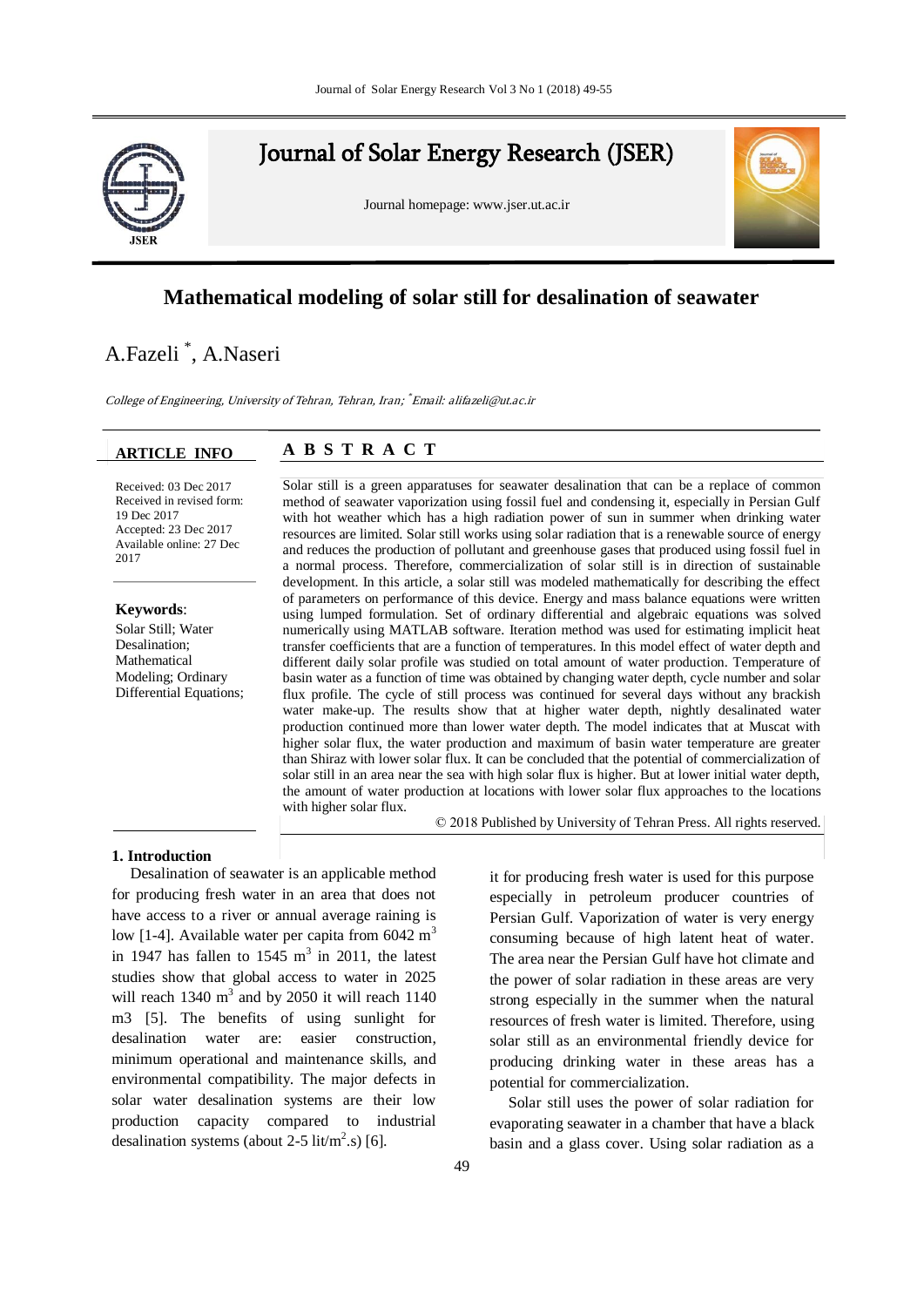

Figure 1. Solar still and its compartments

renewable source of energy converts this device to an environmental friend apparatus. Figure 1 shows a solar still and its parts.

This device has a glass cover that permits transition of the solar radiation to the basin liner which is black and suitable for absorption of solar radiation. Dirty or saline water was located at the bottom of still basin which gets warm by absorbing solar radiation and convective heat transfer of hot liner surface at the bottom of the basin. Warmed water evaporated gradually. Water vapor moves to the top of the still chamber and in contact to the glass surface, condense to liquid water. Liquid water droplets move from the center of sloped glass cover to the side of the glass roof and collects in two side channels.

Elango et al. [7] reviews thermal models for solar still. In this article, system of one basin and double slop glass was modeled and the effect of climate at two different locations near the Persian Gulf was compared together and effect of water initial depth on solar still performance was studied. Also, several days of continuous solar still process without any brackish water make-up using cyclic daily solar flux was studied for the first time.

#### **1. Materials and Methods**

Lumped formulation was used for modeling a solar still. Main assumptions of the model are listed in the following:

A. Profile of solar radiation flux is a function of daily time.

B. Convection heat transfer coefficient of surfaces to the ambient is a function of wind velocity.

C. Heat accumulation in glass cover, glass wool insulation was neglected.

D. Heat accumulation inside of water layer at the bottom of solar basin was taking into account in the

model.

E. Level of water layer at the bottom of chamber was considered as a function of time.

F. Heat of solar radiation at each domain was considered using constant absorption, reflection factors.

G. Ambient temperature was considered as a function of daily time.

In the following subsections, Energy balance and water mass balance were developed. Numerical methods for solving combination of algebraic and differential equations were discussed and finally the parameters of the model and correlations for estimating heat transfer coefficients were introduced.

#### 2.1. Energy and Mass Balance

Energy balance for water in basin follows the Equation (1) [8]:

$$
\rho l S C_w \frac{dT_w}{dt} =
$$
  
\n
$$
h_3 S_s (T_b - T_W) - h_1 S (T_w - T_g)
$$
\n(1)

Energy balance around solar still box is written in Equation (2) Energy balance for glass cover was presented in Equation (3) Water mass balance can be discussed by Equation (4) [8]:

$$
S\tau_2 H_s = h_3 S_s (T_b - T_w)
$$
  
+
$$
U_{sw} S_{sw} (T_b - T_a) +
$$
  

$$
U_{bw} S (T_b - T_a)
$$
 (2)

$$
h_1 S(T_w - T_g) = h_2 S_g (T_g - T_a)
$$
 (3)

$$
\frac{dM_w}{dt} = -m = \frac{-Q_{ew}}{\lambda} \tag{4}
$$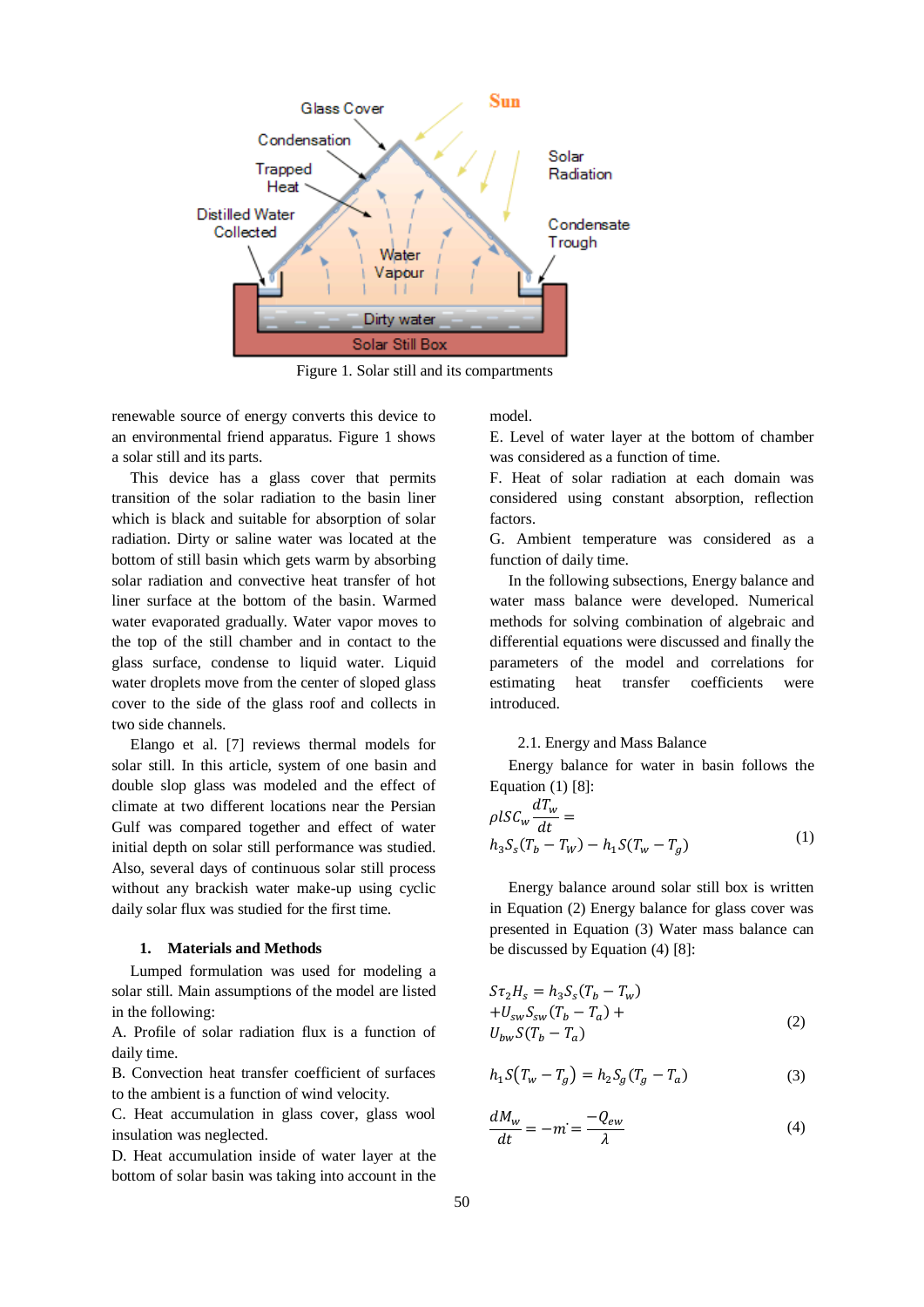$$
Q_{ew} = h_{ew}(T_w - T_g) \tag{5}
$$

#### 2.2. Numerical Method

Equation (6) and (7) were derived from Equation (2) and (1) respectively. Two ordinary differential equations (ODEs) were developed by rewriting Equation (1) and (4) in to format of Equation (8) and (9). Set of nonlinear algebraic Equations (6) and (7) and nonlinear ordinary differential equation of (8) an (9) can be solved numerically.

$$
T_b = \frac{(U_{sw}S_{sw} + U_{bw}S)T_a}{h_3S_s + U_{sw}S_{sw} + U_{bw}S} + \frac{S\tau_2H_s + h_3S_sT_w}{h_3S_s + U_{sw}S_{sw} + U_{bw}S}
$$
(6)

$$
T_g = \frac{h_1 S T_w + h_2 S_g T_a}{h_2 S_g + h_1 S}
$$
\n(7)

$$
\frac{dT_w}{dt} = \frac{-(h_3 S_s + h_1 S)T_w + h_3 S_s T_b}{M_w C_w} \n+ \frac{h_1 S T_g + \tau_1 H_s}{M_w C_w} = f_1(T_w, M_w)
$$
\n(8)

$$
\frac{dM_w}{dt} = \frac{-h_{ew}(T_w - T_g)}{\lambda} = f_2(T_w, M_w)
$$
\n
$$
m_t = \int_0^t \dot{m} dt
$$
\n(10)

Accumulated produced fresh water can be calculated using integration that was indicated in Equation (10).

Considering solar flux and ambient temperature as a function of daily time and heat transfer coefficient as a function of temperatures make analytical solution of the combination of algebraic and ordinary differential set of equations impossible. Therefore, set of ordinary and algebraic Equations of (6) to (9) was solved numerically using MATLAB 2017 software [9].

Ode15s solver was used that have a step size controller algorithm inside its procedures. It can solve all ODEs more rapidly than ode45 solver and also has potential of solving stiff ODEs. This ODE solver is based on numerical differentiation formulas (NDFs) of variable order and if in its options, the backward differentiation formulas

(BDFs) are turned on, it uses the Gear's method [10, 11].

Iteration method was used inside the ODE solver for estimating a heat transfer coefficient that is in implicit relation to glass and water temperature.





#### 2.3. Parameters and Coefficients

Values of absorption and reflection coefficients were summarized in Table 1. Surface areas of different parts of solar still are listed in Table 2. Physical parameters were summarized in Table 3. The solar daily profile of Shiraz (Iran) and Muscat (Oman) are illustrated in Figure 2. Typical summer ambient temperature daily profile was plotted in Figure 3. Radiation factors are calculated based on Equation  $(11)$  and  $(12)$ :

$$
\tau_1 = (1 - R_g)(1 - \alpha_g)\alpha_w
$$
\n(11)\n  
\n
$$
\tau_2 = (1 - R_g)(1 - \alpha_g)(1 - \alpha_w)\alpha_b
$$
\n(12)

| Table 1- Values of absorptivity and reflectivity |       |              |       |
|--------------------------------------------------|-------|--------------|-------|
| coefficients [8]                                 |       |              |       |
| Parameter                                        | Value | Parameter    | Value |
| $\alpha_a$                                       | 0.05  |              | 0.1   |
| $\alpha_h$                                       | 0.8   | $\alpha_{w}$ | 0.8   |

| Table 2- Areas of different parts of modeled solar |       |           |       |
|----------------------------------------------------|-------|-----------|-------|
| still in $m^2$ [8]                                 |       |           |       |
| Area                                               | Value | Parameter | Value |
|                                                    | 1.00  |           | 1.12  |
|                                                    | 1.04  | $\sim$    | 0.12  |

| Table 3- Physical constants |       |       |     |
|-----------------------------|-------|-------|-----|
| Parameter                   | Value | Unite | Ref |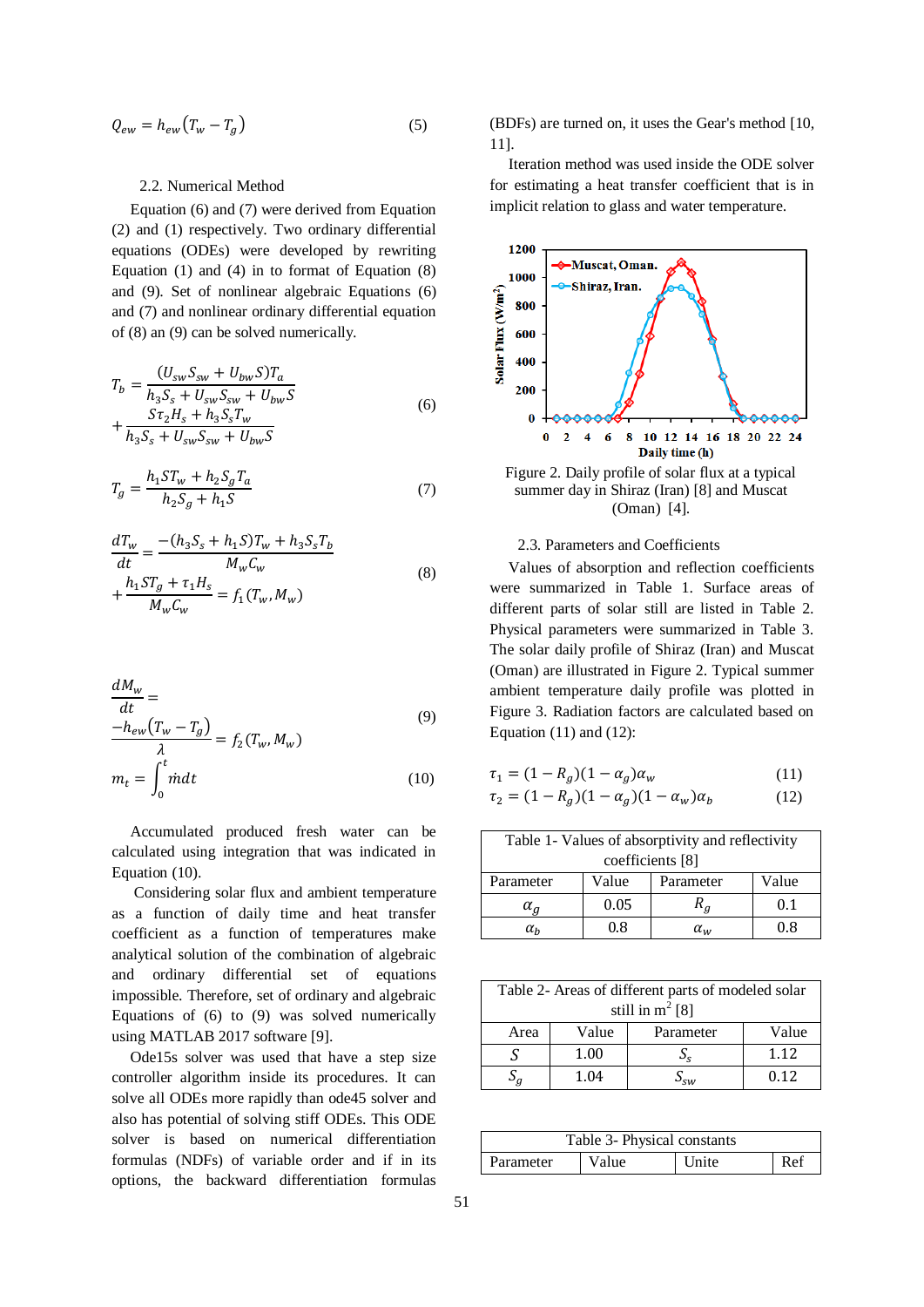|                   | 4       | m/s      | [8]    |
|-------------------|---------|----------|--------|
|                   | 2450000 | J/kg     |        |
| $\mathcal{C}_{w}$ | 4180    | J/(kg.K) | $[12]$ |
| ANTA              | 18.3036 |          |        |
| ANTB              | 3816.44 |          | $[13]$ |
| ANTC              | –46.13  |          |        |

Heat transfer coefficients were estimated based on Equation (13) to (16). They are all in SI unites  $(W/(m^2.°C)).$ 

$$
h_1 = 8.71 + h_{ew} \tag{13}
$$

$$
h_{ew} = 4 \times \frac{P_w - P_g}{T_w - T_a} \tag{14}
$$

$$
h_2 = 5.7 + 3.8V \tag{15}
$$



Figure 3. Daily profile of ambient temperature in a summer day in Shiraz (Iran) [8] and Muscat (Oman)[4].

Where  $P_w$  and  $P_g$  are water saturation pressure in Pa at temperature of  $T_w$  and  $T_a$  respectively. Antoine equation for water was presented in Equation (17):

$$
P_i (Pa) =
$$
  
\n
$$
exp (ANTA - \frac{ANTB}{T_i(K) - ANTC})
$$
  
\n
$$
760 \times 10^5
$$
  
\n
$$
i = w \text{ or } g
$$
 (17)

#### **3. Results and Discussions**

Shiraz conditions were used as a based case for parameter studying and in some results; the two cases of Shiraz and Muscat were compared. Figure 4 shows the basin water temperature at different initial water depth for the Shiraz case study. The results show that by increasing the water depth, maximum of water temperature were shifted to lower value that can be discussed by the accumulation term of Equation (8). By decreasing the water content in the basin  $(M_w)$ , the denominator of the right hand side of the Equation (8) decreases and therefore,  $dT_w/dt$  increases. It causes to reach to a higher value of maximum of water temperature at higher value of water depth. Figure 5 illustrates the accumulated water production  $(m_t)$  along the time at different initial water depths. It reveals that water production will be continued after sun set for longer time at higher amount of initial water depth in the basin.



Figure 4. Effect of initial water depth on water temperature during 24h



Figure 5. Effect of initial water depth on total water production during 24h

Figure 6 shows the total water production profile during seven days continuing the still process without adding any seawater make-up. At initial water depth of 2 cm, the water production is stopped before 3 days of continuous operation because of ending the water inside the basin.

Figure 7 shows the water productions in the solar still using Shiraz and Oman daily solar radiation profile. Comparing these two figures indicates that solar power has a very strong significant effect on the amount of produced water because of high water latent heat of vaporization that was a limiting step in desalination. Therefore, using solar still in an area with high solar radiation power has higher performance that makes use it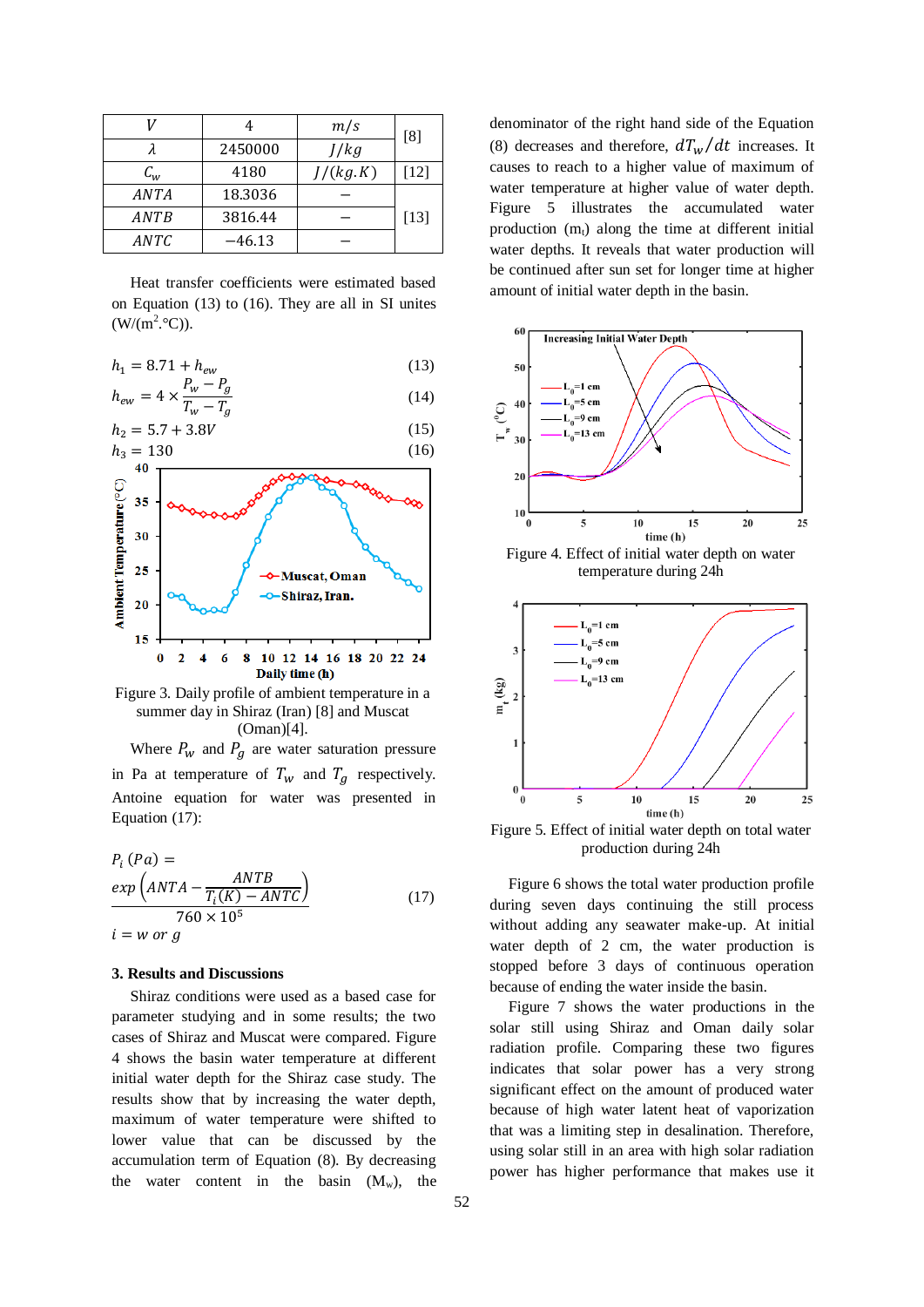more feasible for commercialization.



Figure 6. Effect of initial water depth on total water production during seven days of continuous process



Figure 7. Comparison between Shiraz (Iran) and Muscat (Oman) water production (a)  $L_0=5$  cm, (b)  $L_0=2$  cm

Figure 7 (a) and (b) are related to initial water depth of 5 and 2 cm, respectively. The difference between the case of (a) and (b) in this figure shows that by decreasing the initial water depth, the water production in Shiraz approaches to the result of Muscat. That means when the solar radiation power is lower, one should select the lower initial water depth to approach to results of the location with higher solar power.



Figure 8. Comparison between Shiraz (Iran) and Muscat (Oman) water temperature (a)  $L_0=5$  cm, (b)  $L_0=2$  cm

Figure 8 (a) and (b) illustrate the water temperature of the basin at initial water depth of 5 and 2 cm, respectively for the two locations of Shiraz and Muscat. Comparing the Shiraz and Muscat curves in this figure shows that at Muscat the maximum of water temperature is higher than Shiraz because of higher solar power of Muscat. The higher water temperature at Figure 8 leads to higher water production at Figure 7. Comparing Figure 7 (a) and (b) shows that maximum temperature at initial water depth of 5 cm was shifted to higher value of time in comparison to 2 cm. because the multiplication of mass and heat capacity of water at higher value of  $L_0$  is upper than lower value of  $L_0$ . Therefore the time lag of changing temperature at the maximum solar power in the noon was greater in the case with lower  $L_0$ .

Figure 9 indicates the effect of water initial depth on basin water temperature at seven days continuous process of solar still in Shiraz without any brackish water make-up. The results show that by increasing the water depth, the water temperature shifted to lower temperature at all time values and amplitudes of oscillations were damped at higher  $L_0$ . Maximums of  $T_w$  at a cycle move to lower value by increasing  $L_0$  and shifted to higher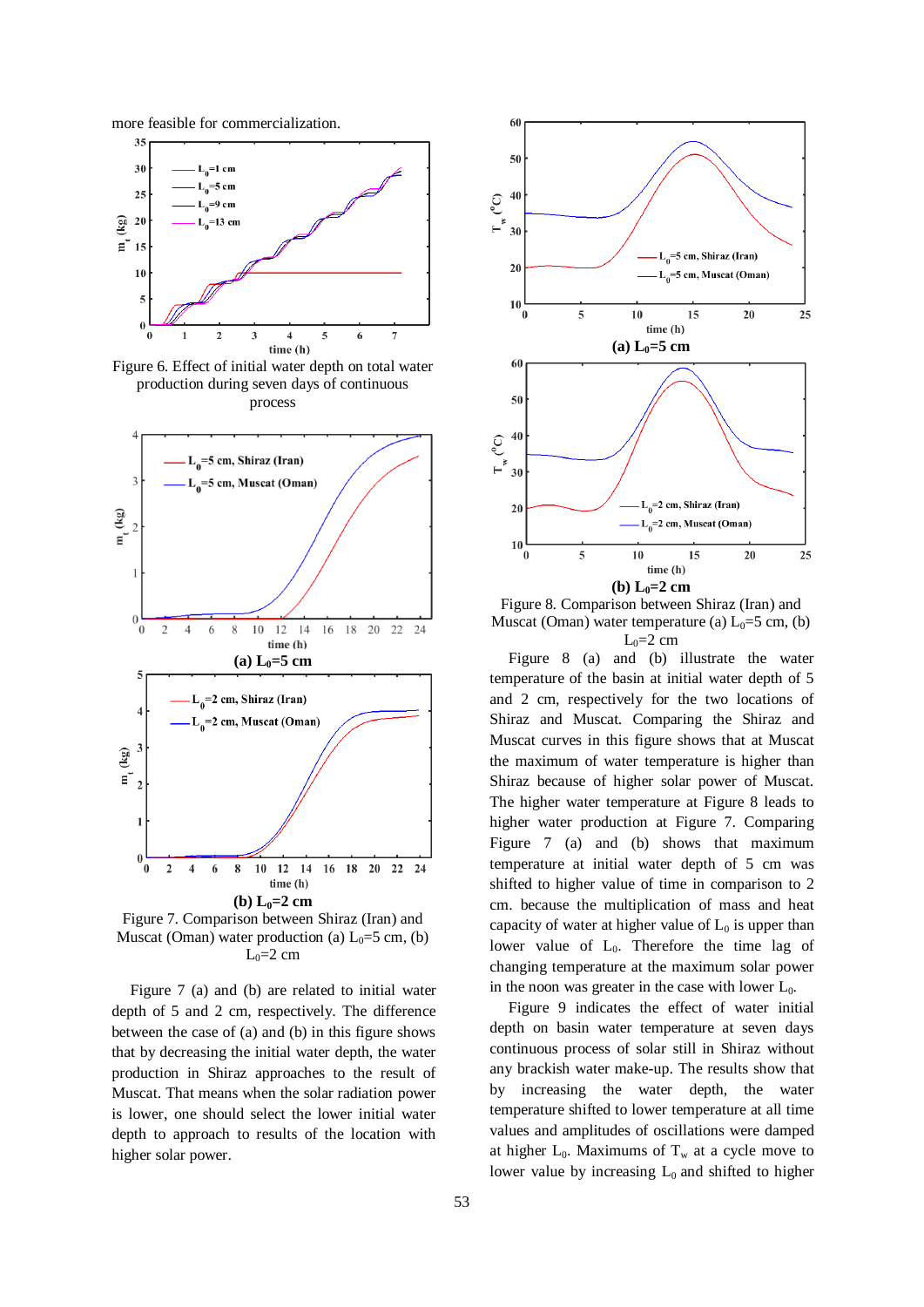

Figure 9. Effect of initial water depth on water temperature in seven days continuous cyclic process in Shiraz

time value because of lower value of (mass  $\times$  heat capacity). By increasing the cycle number, the values of  $T_w$  grow that is related to decreasing the amount of water content of basin by going ahead the cycles without any make-up for brackish water.

## **4. Conclusion**

Solar still can be used for seawater desalination as a substitute for common method of using fossil fuels for vaporization and condensation process especially in Persian Gulf with sweltering weather which has a high radiation power of sun in summer when drinking water resources are limited. Solar still was modeled using lumped formulation for parametric study and the mathematical model was solved numerically.

The results show that by decreasing the water depth, maximum of basin water temperature increases. At higher initial water depth, nocturnal water production will be continued because of higher amount of heat capacity.

Daily profiles of solar flux and ambient temperature have strong effect on the fresh water production. Comparing the results of Muscat (with higher solar flux) and Shiraz (with lower solar flux) shows that fresh water production in Muscat is higher than Shiraz. It reveals that the potential of commercialization of solar still at the area with high solar flux is higher than low solar flux. The results also show that fresh water production at Shiraz and Muscat has higher difference at high initial basin water depth and vice versa. Therefore, it can be concluded that at the locations with lower solar fluxes, decreasing the initial basin water depth can increase the fresh water production to an amount near the value of higher solar flux. In addition, this shows that the initial water depth has different optimum value at various locations with different solar flux profile.

The model results for seven days continuous process of solar still in Shiraz without any brackish water make-up shows that by increasing the cycle number, the values of basin water temperature grow. Also, amplitudes of cycle oscillations were damped at higher initial water depth because of decreasing the amount of water content of basin by proceeding the cycles with no make-up for brackish water.

### **Nomenclature**

- $T_w$  Water temperature (°C)
- $T_h$  Basin liner temperature (°C)
- $T_a$  Glass temperature (°C)
- $T_a$  Ambient temperature (°C)
- S Still bottom area  $(m^2)$
- $S_s$  Total still area (m<sup>2</sup>)
- $S_{sw}$  Side wall area (m<sup>2</sup>)
- $S_a$  Glass cover area (m<sup>2</sup>)
- $M_w$  Water content of the basin (kg)
- $H_s$  Solar radiation on glass cover (W/m<sup>2</sup>)
- $h_1$ Heat transfer coefficient from the water surface to the glass cover  $(W/(m^2 \cdot ^{\circ}C))$
- $h<sub>2</sub>$ Heat transfer coefficient from the glass cover to the ambient  $(W/(m^2 \cdot ^{\circ}C))$
- $h<sub>2</sub>$ Heat transfer coefficient from the water to the basin liner  $(W/(m^2 \cdot ^{\circ}C))$
- $h_{ew}$ Evaporation heat transfer coefficient  $(W/(m^2))$  $(C)^\circ$ .
- $\tau_1$  $(1 - R_a)(1 - \alpha_a)\alpha_w$